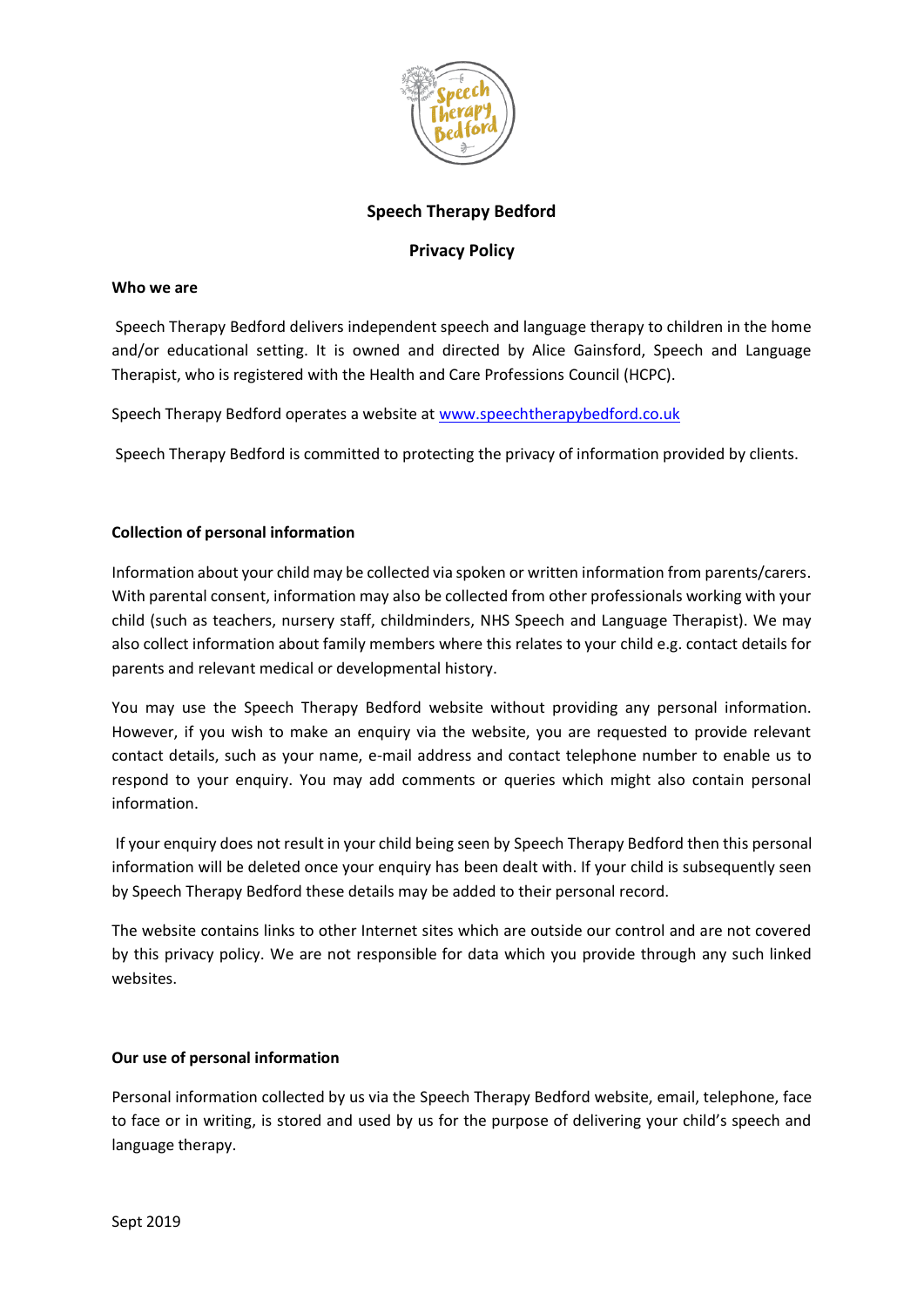Consent is gained at the beginning of the therapy process to share information about your child's speech and language needs with other professionals involved in your child's care. This information is shared on a need-to-know basis only.

For some clients, de-personalised information may be entered onto an online database called the ROOT. This database was developed by the Royal College of Speech and Language Therapists and can be used to measure a child's progress and to ensure that the service provided is of high quality. The database does not contain information such as name, address or date of birth but will contain information about your child's age, gender and reasons for receiving speech and language therapy. This database is not used for all clients.

Unless we are required to do so by law, we will not disclose any personal information collected to any person other than as set out above.

We do not employ agents to process personal data, for example specialist mailing companies to send out communications.

We do not give or sell client details to any third parties.

# **How we use personal information**

We use this information:

- To prepare, plan and provide speech and language therapy services appropriate for your child's needs.
- To monitor the quality of speech and language therapy services.
- To communicate with you via post, email, telephone and SMS in relation to:
	- confirming and preparing for appointments
	- general communication in between appointments

-sending you reports and programmes for your child - copying you in to communications with other professionals involved with your child (your child's initials rather than full name will be used in emails)

- sending you resources
- sending you invoices
- For management and administration, for example, names of clients are included in our password protected accounting database

Whenever personal identifiers are not needed for these tasks, if possible we remove them from the information we use.

All digital communications containing personal information are password protected. We suggest that passwords are created by you and that they are complex.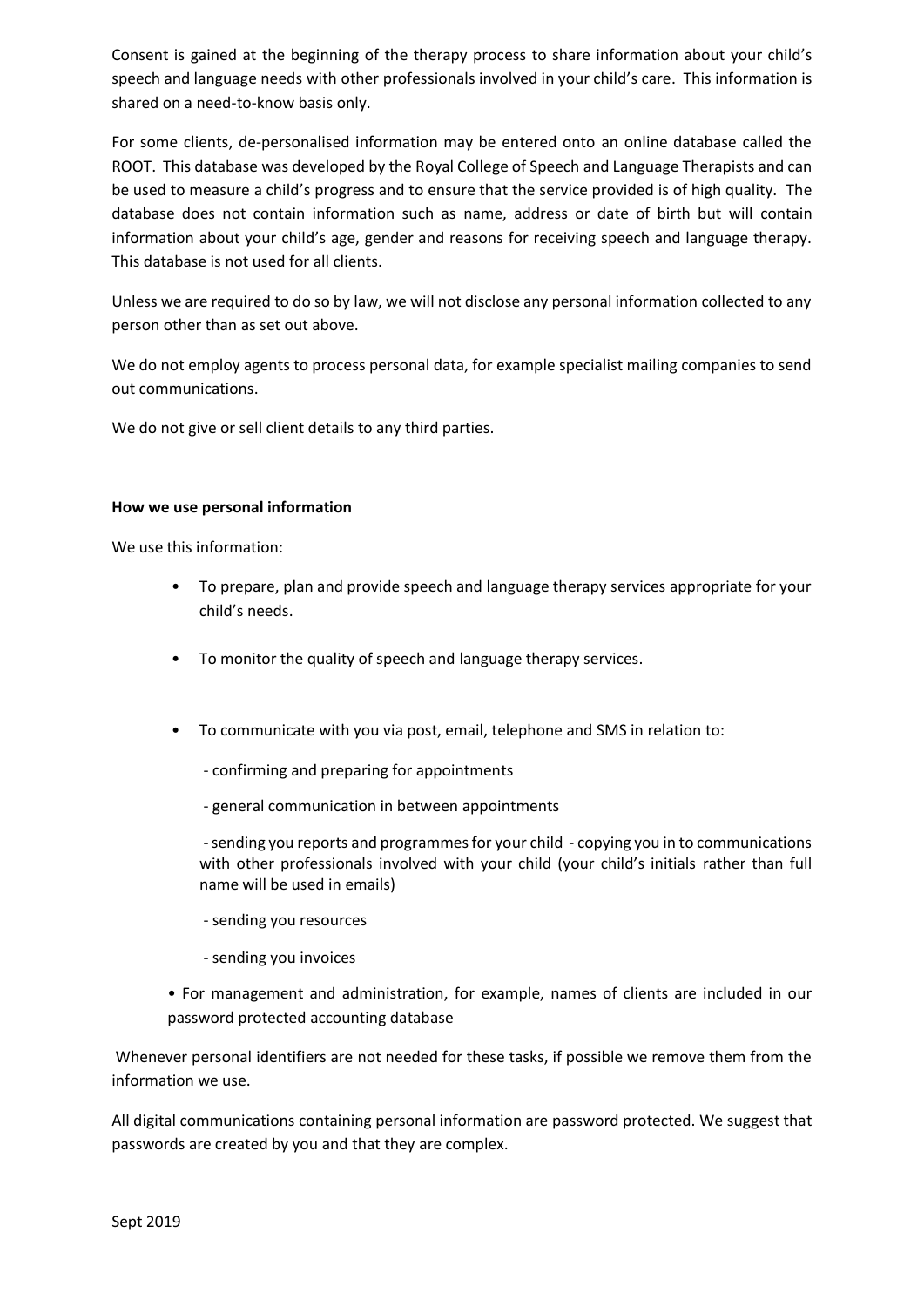#### **How we store personal information**

All information about you, your child and their speech and language therapy is stored securely in our systems to ensure that we have a complete record of our service. Reports and invoices are filed using encryption software and are stored securely on a laptop. This information is then backed up using a secure cloud based storage facility. Any paper based confidential information including case notes are stored in a locked cabinet at Alice Gainsford's home address.

Any information stored on the ROOT online database is kept safe and secure with robust IT security.

Videos or audio recordings may be taken of clients with parental consent. These are temporarily stored on a password protected tablet or phone. These may then be viewed by the SLT in order to make notes in a client record within 24 hours of the child's appointment. The video is then deleted.

When your child's information is taken out of the Speech Therapy Bedford office base it will be transported in a padlocked bag.

In accordance with guidance from the Royal College of Speech and Language Therapy, records will be kept securely until your child is 25 years old. After this time records relating to your child will be destroyed.

Financial data is kept for 6 years to adhere to guidelines in Section 886 of the Direct Tax Act.

# **UK Data Protection Law and EU General Data Protection Regulations**

Data Protection Law lays down wide-ranging rules, backed up by criminal sanctions, for the processing of information about identifiable, living individuals. It also gives individuals certain rights in relation to personal data held about them by others.

Alice Gainsford is registered with the Information Commissioner's Office (ICO) as a Data Controller.

# **Our lawful basis for processing, sharing and storing personal information**

Our lawful basis for processing, sharing and storing personal information is one of 'legal obligation' (under article 6 of GDPR).

Speech and Language Therapists must adhere to professional standards of proficiency set out by our regulatory body, the HCPC (Health and Care Professions Council). This organisation was set up to regulate health care professions in 2002 in accordance with the Health Professions Order 2001, which was made under section 16 of the Health Act 1999.

These standards affect the way in which we process and share information. Specifically:

*Standard 2: Communicate appropriately and effectively* "You must share relevant information, where appropriate, with colleagues involved in the care, treatment or other services provided to a service user."

*Standard 10: Keep records of your work* "You must keep full, clear, and accurate records for everyone you care for, treat, or provide other services to. You must complete all records promptly and as soon